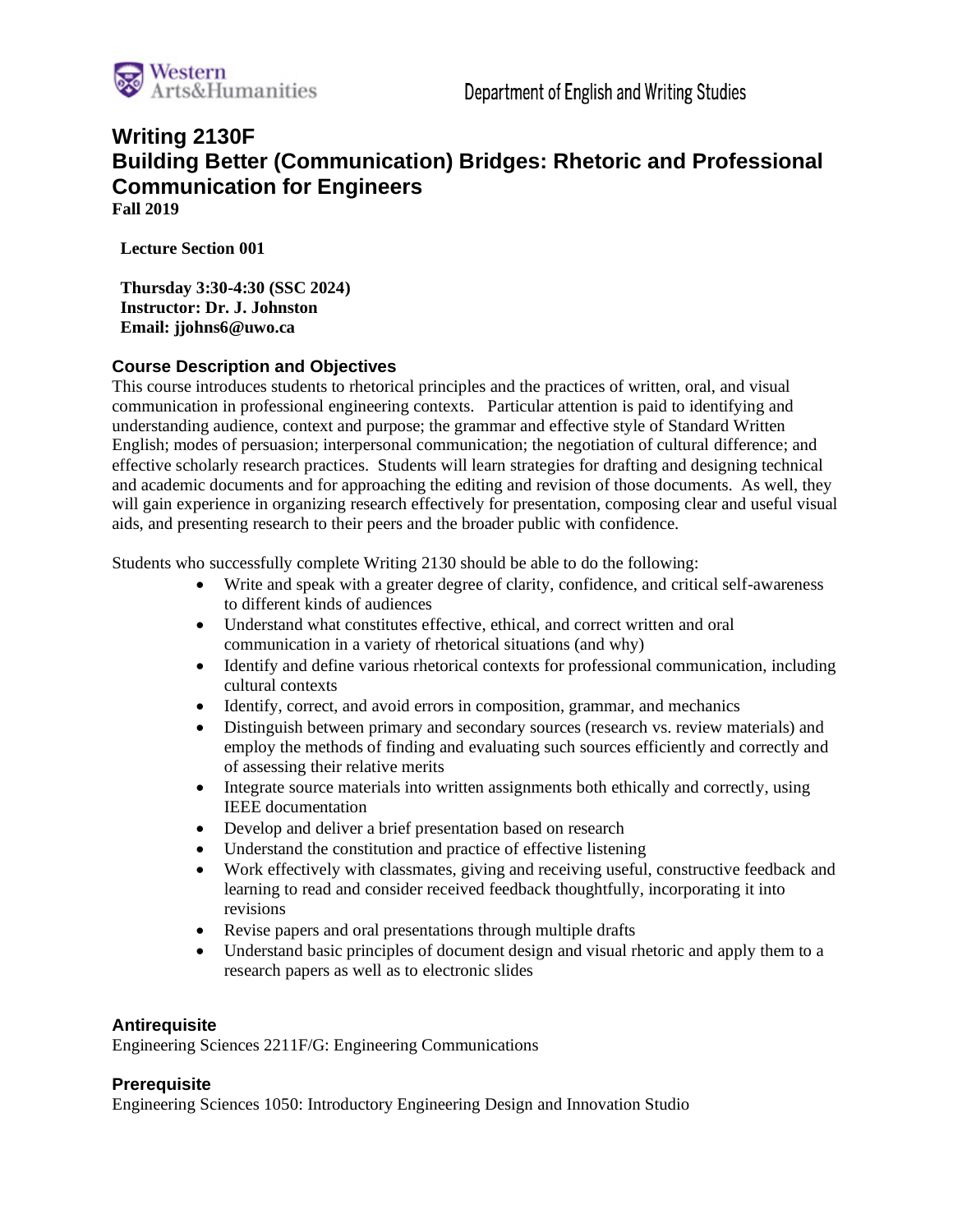# **Required Texts**

- R. Irish and P.E. Weiss, *Engineering Communication: From Principles to Practice,* 2nd ed. Don Mills: Oxford University Press, 2013.
- W.E. Messenger *et al.*, *The Canadian Writer's Handbook: Second Essentials Edition*. Don Mills: Oxford University Press, 2017.

# **IEEE Citation and Documentation Guide**

<https://ieee-dataport.org/sites/default/files/analysis/27/IEEE%20Citation%20Guidelines.pdf>

## **Course Requirements**

| Quizzes (Best 2 of 3 @ 7.5%)                                                                            | 15% |
|---------------------------------------------------------------------------------------------------------|-----|
| Assignment #1: Description of an important Engineering<br>problem for two audiences (750-1000<br>words) | 15% |
| Assignment #2: Speech based on Assignment 1                                                             | 10% |
| Assignment #3: Multi-component Research Project, as<br>follows:                                         |     |
| Oral Presentation (5 minutes, 5-7 slides)                                                               | 15% |
| Research Poster (formatted for 32" x 48")                                                               | 10% |
| Research Essay (1250-1500 words)                                                                        | 15% |
| Final Exam (Part A: Grammar, Punctuation, Style; Part B:<br>Content from lecture and assigned readings) | 20% |

## **Assignment Format**

Written assignments are to be submitted in hard copy unless otherwise noted, typed, double-spaced, and stapled. When using sources in any written assignment, **you will be expected to follow IEEE standards for citation and documentation (as well as for formatting).**

#### **Submitting Assignments**

Assignments are due in your tutorial on the date specified on the schedule. **Unless your instructor has granted you an extension, late assignments will be penalized a full letter grade and may not be accepted at all**. You must talk to your instructor about extensions ahead of the due date; they are not automatic.

As noted below, in this course you will be required to submit the final version of each of your written assignments electronically as well, through the relevant "Assignment" link on your tutorial section's OWL site, to Turnitin.com.

#### **Attendance policies**

It should go without saying that attendance at class is required to improve as a writer. Here is the Writing Studies attendance policy for this class:

- You may miss up to three hours of class meetings (the equivalent of one week of class) without explanation. That means that the first three class hours you miss will be recorded as absences but *excused provided you don't miss any more*.
- However, if you miss a total of four to nine class hours (the equivalent of up to three full weeks of class), your final grade will be reduced by 10% (e.g. an earned final grade of 80% will be reported as a final grade of 72).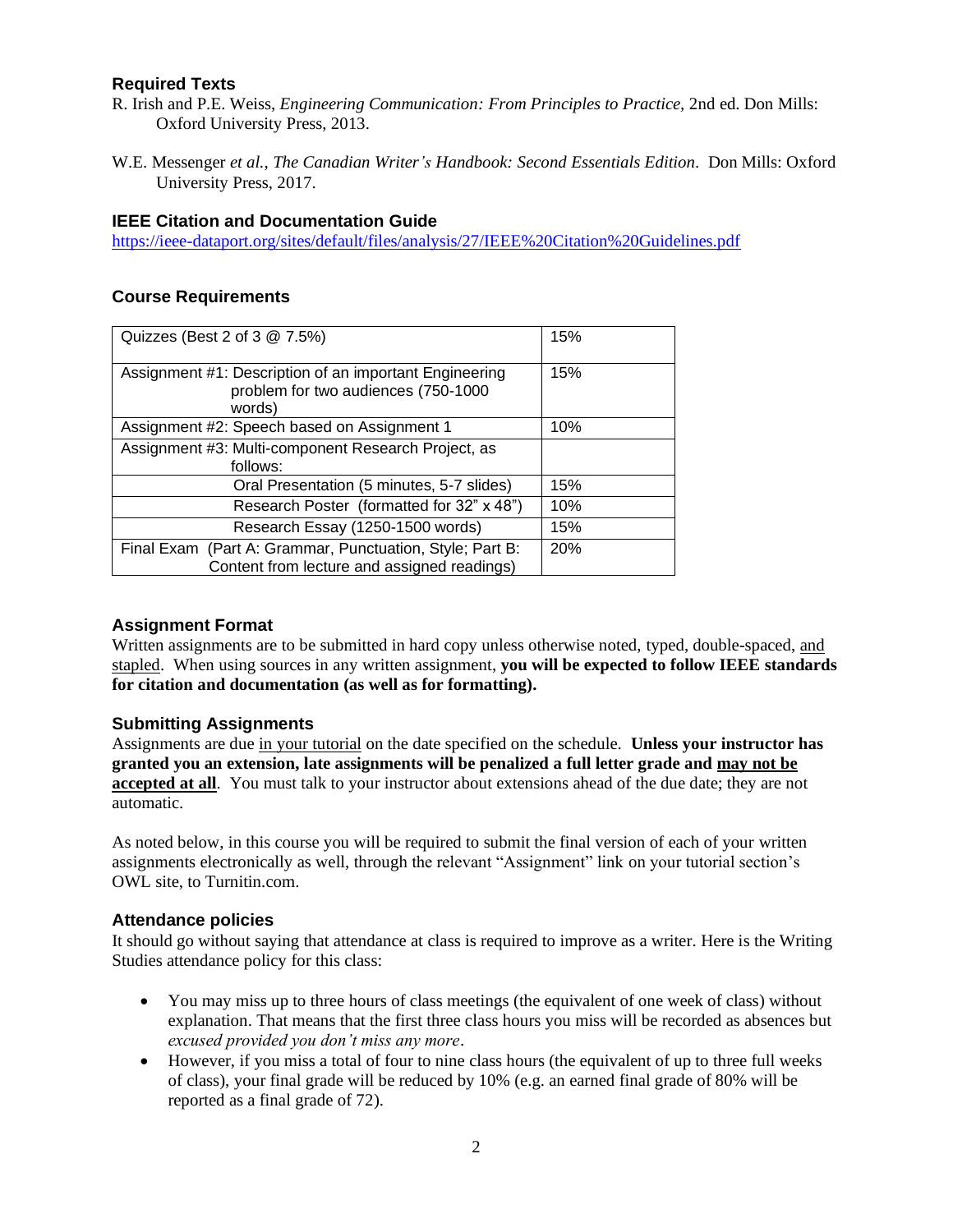• If you miss a total of more than nine hours of class meetings (the equivalent of more than three weeks of class meetings) your final grade will be reduced by 15% (e.g. an earned final grade of 80% will be reported as a final grade of 68).

This policy will be waived only for medical or compassionate reasons. If you have good reasons for waiving an absence of one class meeting (e.g. if you've missed three hours, and need or want to miss another class meeting) discuss these reasons with your instructor within one week of that absence. If your absence is extended and prolonged (over one week of continuous non-attendance), then you should discuss it with your academic advisor in your home faculty, who may require documentation. That advisor may then contact all of your instructors. See also: '**Medical Accommodation Policy**' below.

**Note**: a class meeting missed in order to write a test, exam, or other form of 'make-up class' in another course *will* count as non-attendance, and *will* attract penalties as defined above if applicable. Instructors at Western University *shall not require* a student to write a make-up test or similar at times which conflict with that student's other scheduled class times. If you are asked or 'required' to do this, you should immediately contact an academic counsellor in your Dean's office. If you elect to miss a Writing class in order to write such a test in another class, that is *your* choice; your absence will not be excused.

**Attendance also extends to tardiness.** If you are more than 20 minutes late to class, you will be penalized an hour of attendance. Please make every effort to be on time as late entry can disrupt the flow of discussion in our class. Early departures from class that have not been previously arranged with the tutorial leader will also be counted as an absence. If you leave during the break, you will be docked an hour of attendance.

# **Scholastic Offences, Including Plagiarism**

All essays and assignments must be written **in your own words**. Whenever you take an idea or a passage of text from another author, you must acknowledge this debt by using quotation marks where appropriate and by proper referencing such as footnotes or in-text citations. Plagiarism also includes **double submission**: submitting work from one course for credit in another without written permission from both professors. Plagiarism is a major academic offence. Scholastic offences are taken seriously and attended by academic penalties that may include expulsion from the program. You may read the appropriate policy on what constitutes a Scholastic Offence at the following website: [http://www.uwo.ca/univsec/pdf/academic\\_policies/appeals/scholastic\\_discipline\\_undergrad.pdf](http://www.uwo.ca/univsec/pdf/academic_policies/appeals/scholastic_discipline_undergrad.pdf)

# *Note: In this course you will be required to submit an electronic copy of the final version of each of your written assignments to turnitin.com through your tutorial section's OWL site.*

#### **Prerequisite Checking**

**Ensuring you have the correct prerequisite(s) is your responsibility.** The following notation articulates the Senate regulation with respect to the student needing to be responsible for ensuring that course prerequisites have been completed successfully or special permission from the Dean obtained:

"Unless you have either the requisites for this course or written special permission from your Dean to enroll in it, you may be removed from this course and it will be deleted from your record. This decision may not be appealed. You will receive no adjustment to your fees in the event that you are dropped from a course for failing to have the necessary prerequisites."

# **Medical Accommodation Policy**

Western has a comprehensive policy covering requests for accommodation by students who are not registered with Student Accessibility Services. All students should review this policy here, under the heading 'Accommodation for Illness – Undergraduate Students', noting the procedures, restrictions, and notice requirements: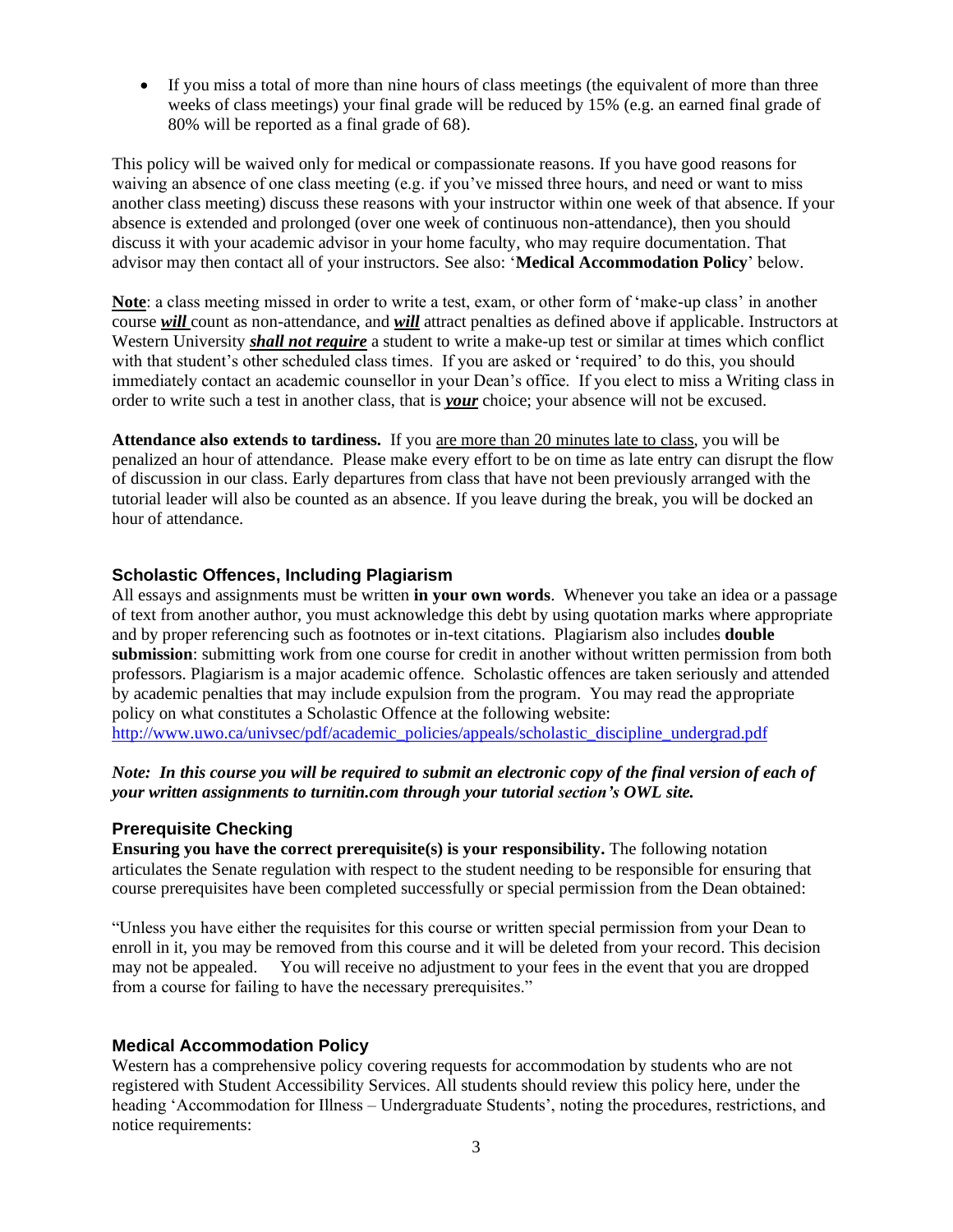[http://www.westerncalendar.uwo.ca/PolicyPages.cfm?Command=showCategory&PolicyCategoryID=1&](http://www.westerncalendar.uwo.ca/PolicyPages.cfm?Command=showCategory&PolicyCategoryID=1&SelectedCalendar=Live&ArchiveID=#Page_12) [SelectedCalendar=Live&ArchiveID=#Page\\_12](http://www.westerncalendar.uwo.ca/PolicyPages.cfm?Command=showCategory&PolicyCategoryID=1&SelectedCalendar=Live&ArchiveID=#Page_12)

In Writing courses, students covered by this policy who are seeking academic consideration must proceed as follows.

**Writing Studies' Basic Policy:** Students seeking academic consideration on medical or any other grounds for any missed tests/exams, class attendance/participation components, or late or missed assignments must either initiate a Self-Reported Absence (for a grade component worth up to 30% of their final grade, but excluding final exams scheduled during the exam period) or apply in person to the Academic Counselling or Undergraduate office of their home Faculty and provide a Student Medical Certificate (SMC) or other supporting documentation as required in accordance with official Western policy (linked above).

Students seeking academic consideration must communicate with their instructors no later than 24 hours after the end of the period covered by either:

- i. A Self-Reported Absence, or
- ii. Academic consideration supported by the Academic Counselling Office.

**Exception:** In Writing Studies courses, a student seeking academic accommodation on non-medical grounds for any missed in-class tests/exams, class attendance/participation components, or late or missed assignments worth less than 10% of a final grade may first consult directly with her or his instructor, who will – in his or her discretion – elect either to make a decision on the request directly or instruct the student to follow the procedures set out in Writing Studies' Basic Policy (above).

Please note that individual instructors will not under any circumstances accept or read medical documentation directly offered by a student, whether in support of an application for accommodation on medical grounds or for related reasons (e.g. to explain an absence from class which may result in a grade penalty under an 'Attendance' policy in the course). All medical documentation must be submitted to the Academic Counselling or Undergraduate office of a student's home Faculty.

Students who are or who feel they should be covered under Student Accessibility Services should review Western policy here:

[http://www.westerncalendar.uwo.ca/PolicyPages.cfm?Command=showCategory&PolicyCategoryID=1&](http://www.westerncalendar.uwo.ca/PolicyPages.cfm?Command=showCategory&PolicyCategoryID=1&SelectedCalendar=Live&ArchiveID=#Page_10) [SelectedCalendar=Live&ArchiveID=#Page\\_10](http://www.westerncalendar.uwo.ca/PolicyPages.cfm?Command=showCategory&PolicyCategoryID=1&SelectedCalendar=Live&ArchiveID=#Page_10)

Students who are in emotional/mental distress should refer to MentalHealth@Western [\(https://www.uwo.ca/health/\)](https://www.uwo.ca/health/) for a complete list of options about how to obtain help.

#### **Special Requests: Special Examinations, Incomplete Standing, Aegrotat Standing**

Please refer to the "Information for All Students in a Writing Course" for more detailed information. Briefly, remember that your instructor does not have the discretion to initiate, consider, or grant (or not) such requests; you must go directly to the Dean's office of your home faculty.

#### **Class Meeting and Reading Schedule**

**Note:** Quiz dates are tentative and may change depending on how much material we have (or have not yet) covered since the previous quiz. Quizzes will never be moved up—only back—and advance notice will be given if/when such a scheduling change occurs.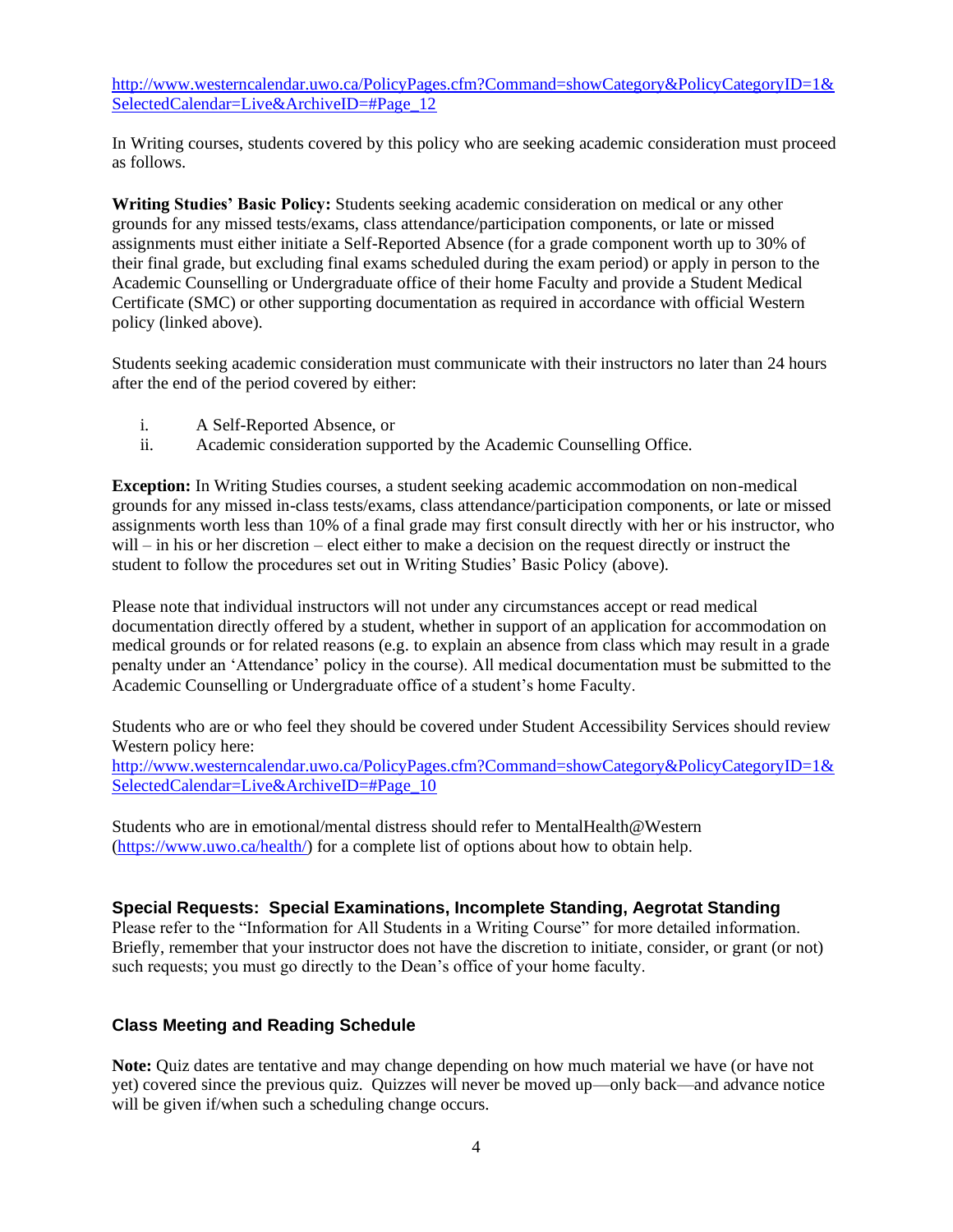As a general point about electronic devices in the classroom, note as well that while laptops or tablets are certainly encouraged for note-taking purposes, **cell phones are not permitted to be at hand or anywhere in view during class**. All phones must be turned off and kept in knapsacks/purses until class has concluded. If I feel that this classroom expectation regarding cell phones is not being respected, I reserve the right to ban all electronics from class for the remainder of term.

| <b>Date</b>                 | <b>Lecture Focus</b>                                                                                                                               | <b>Readings</b>                                                                                                                                                                             |
|-----------------------------|----------------------------------------------------------------------------------------------------------------------------------------------------|---------------------------------------------------------------------------------------------------------------------------------------------------------------------------------------------|
| Sept. 5<br><b>Tutorial</b>  | Introduction to the course/syllabus;<br>Discussion of Assignment 1<br>Grammar basics: word classes                                                 | Canadian Writer's Handbook (CWH): Chapters 6<br>(all), 7a-b, 8a-f, 10-13 (all)<br>Engineering Communication (EC): pg. 130-36,<br>Appendix C (pg. 337-39, 342-45), Appendix D,<br>Appendix E |
| Sept. 12<br><b>Tutorial</b> | Assessing the rhetorical situation:<br>Purpose, genre, and audience<br>Grammar basics continued: Sentence<br>elements (clauses and phrases)        | <b>CWH:</b> Ch.1 a-b, 3 (all), 5a-c<br>EC: Introduction, Ch. 1, Appendix A, Appendix B<br>(pg. 328-35)                                                                                      |
| Sept. 19<br><b>Tutorial</b> | Purpose, genre, and audience<br>Writing correctly: Sentence boundary<br>errors<br>Quiz 1                                                           | <b>CWH:</b> Ch. 2, 5a-c; <b>EC:</b> Ch. 4, 6 (pg. 213-16)                                                                                                                                   |
| Sept. 26<br><b>Tutorial</b> | Oral presentation basics<br>Discussion of Assignment 2<br>Writing correctly: Punctuation<br><b>Assignment 1 Due</b>                                | CWH: Ch. 15-18, 25; EC: Ch. 9 (pg. 280-92, 297-<br>306, 307-8), Appendix F                                                                                                                  |
| Oct. 3<br><b>Tutorial</b>   | Oral presentation basics<br>Discussion of Assignment 3<br>Writing elegantly: Emphasis and "flow"<br>(including active vs. passive voice)<br>Quiz 2 | <b>CWH:</b> Ch. 4; <b>EC:</b> Ch. 3, 5, 6                                                                                                                                                   |
| Oct. 10<br><b>Tutorial</b>  | Employment Communications(?)<br><b>Assignment 2 Speeches</b>                                                                                       |                                                                                                                                                                                             |
| Oct. 17<br><b>Tutorial</b>  | Developing and Designing an<br>Argument: Visual Rhetoric<br>Faulty Parallelism; Modifier Problems                                                  | <b>CWH:</b> Ch. 1d-g, 5d-e, 5h; <b>EC</b> : Ch. 8, 9 (pg. 292-97,<br>$306-7)$                                                                                                               |
| Oct. 24<br><b>Tutorial</b>  | Visual Rhetoric (cont.): Research<br>Posters<br>Quiz 3                                                                                             | CWH: Ch. 33, 34; EC: Ch. 2, 8                                                                                                                                                               |